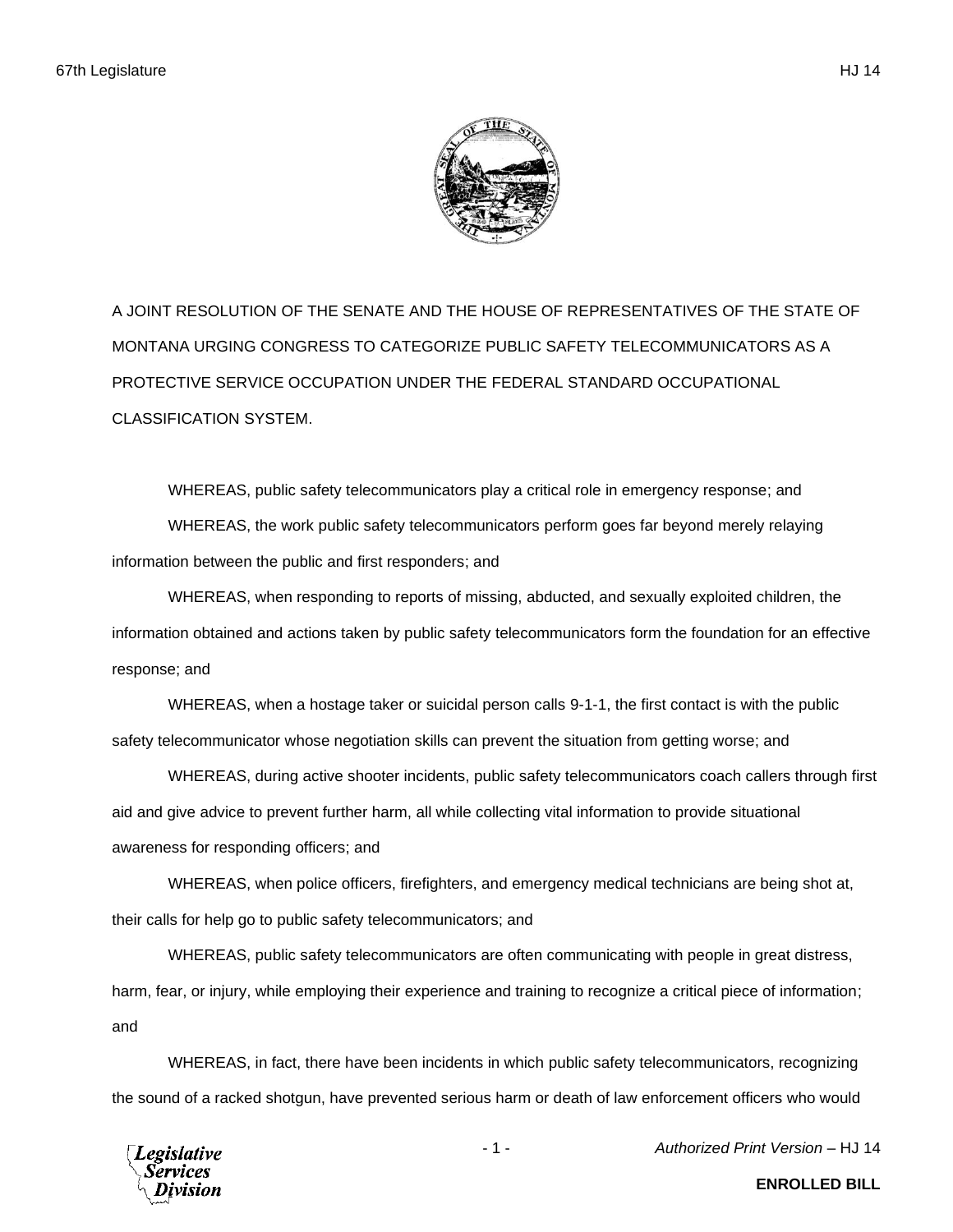have otherwise walked into a trap; and

WHEREAS, the work of public safety telecommunicators comes with an extreme emotional and physical impact that is compounded by long hours and the around-the-clock nature of the job; and

WHEREAS, research has suggested that public safety telecommunicators are exposed to trauma that may lead to the development of posttraumatic stress disorder; and

WHEREAS, recognizing the risks associated with exposure to traumatic events, some agencies provide critical incident stress debriefing teams to lessen the psychological impact and accelerate recovery for public safety telecommunicators and first responders, alike; and

WHEREAS, the federal Standard Occupational Classification System is designed and maintained solely for statistical purposes, and is used by federal statistical agencies to classify workers and jobs into occupational categories for the purpose of collecting, calculating, analyzing, or disseminating data; and

WHEREAS, the federal occupations in the Standard Occupational Classification System are classified based on work performed and, in some cases, on the skills, education, or training needed to perform the work; and

WHEREAS, classifying public safety telecommunicators as protective service occupations would correct an inaccurate representation in the Standard Occupational Classification System, recognize these professionals for the lifesaving work they perform, and better align the Standard Occupational Classification System with related classification systems.

NOW, THEREFORE, BE IT RESOLVED BY THE SENATE AND THE HOUSE OF REPRESENTATIVES OF THE STATE OF MONTANA:

(1) That the 67th Senate and House of Representatives of Montana maintain standing support of public safety telecommunicators.

(2) That the 67th Senate and House of Representatives of Montana urge the United States Congress to pass legislation to categorize public safety telecommunicators as a protective service occupation under the Standard Occupational Classification System.

BE IT FURTHER RESOLVED, that the Secretary of State send a copy of this resolution to the President of the United States, the Speaker of the United States House of Representatives, the Majority and



- 2 - *Authorized Print Version* – HJ 14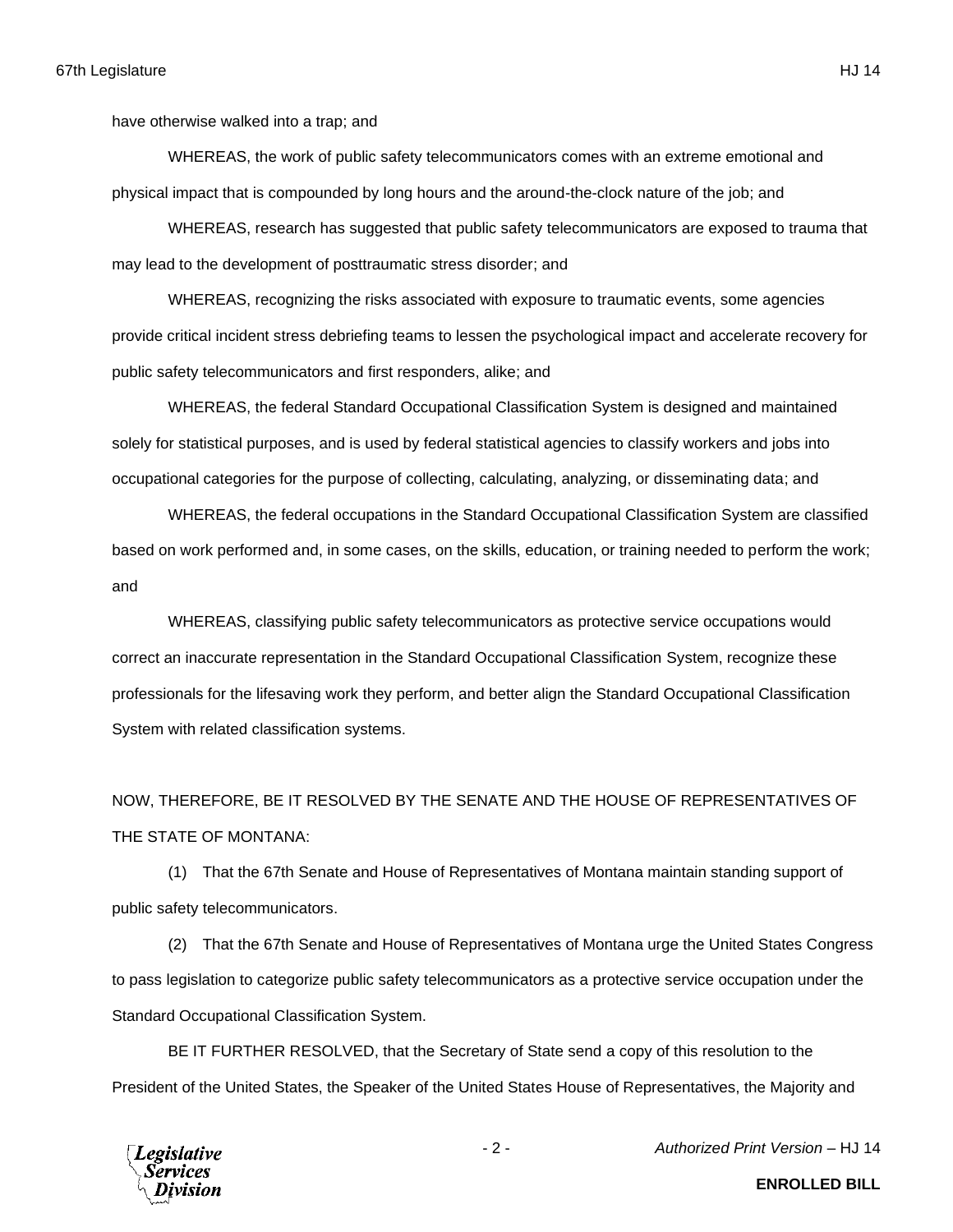Minority Leaders of the United States House of Representatives and the United States Senate, to each member of the Montana Congressional Delegation, and to the county commissions of Montana.

- END -

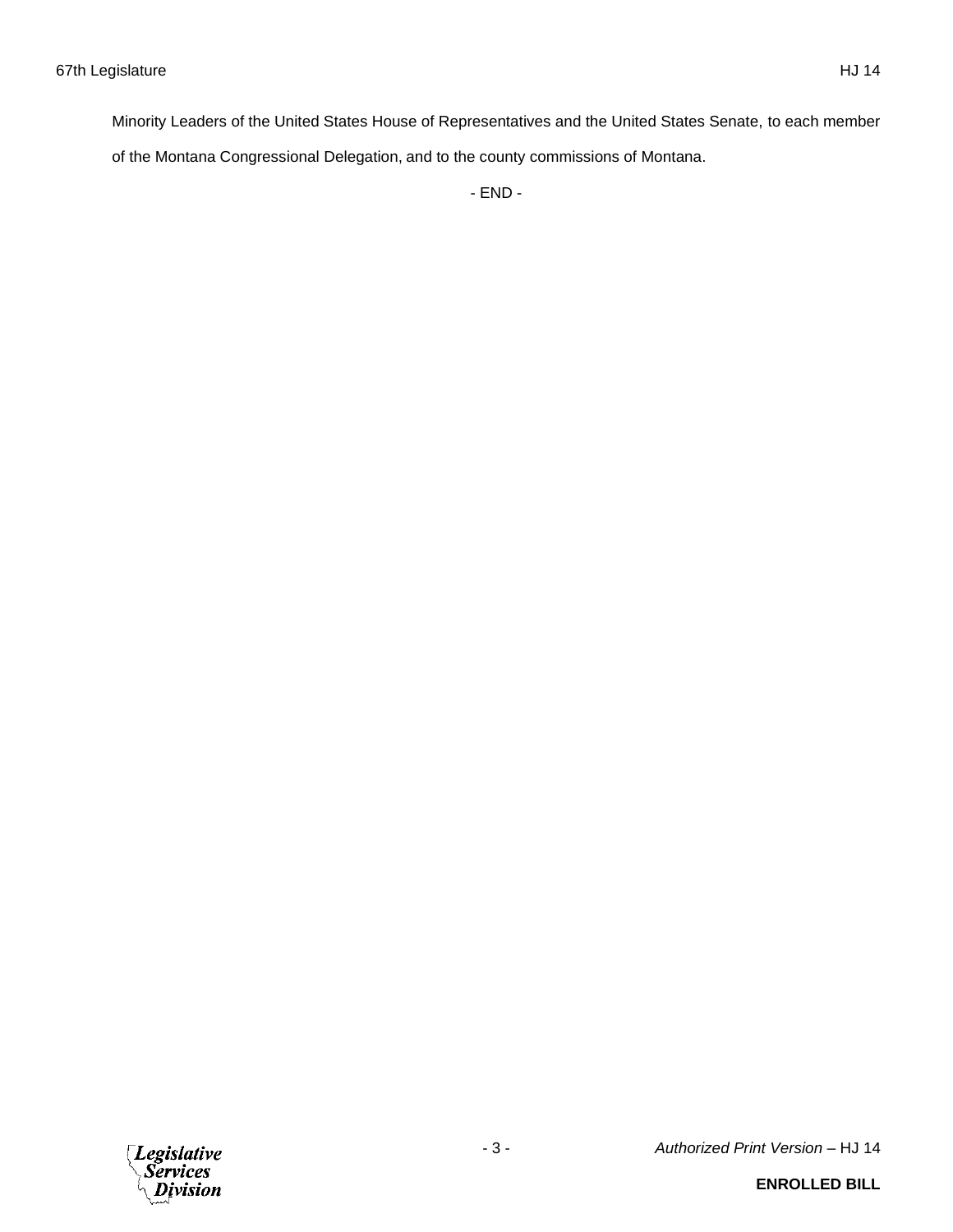I hereby certify that the within bill,

HJ 14, originated in the House.

Chief Clerk of the House

Speaker of the House

| Signed this | dav    |
|-------------|--------|
| $\Omega$    | - 2021 |

\_\_\_\_\_\_\_\_\_\_\_\_\_\_\_\_\_\_\_\_\_\_\_\_\_\_\_\_\_\_\_\_\_\_\_\_\_\_\_\_\_\_\_

\_\_\_\_\_\_\_\_\_\_\_\_\_\_\_\_\_\_\_\_\_\_\_\_\_\_\_\_\_\_\_\_\_\_\_\_\_\_\_\_\_\_\_

President of the Senate

| Sianed this |  |
|-------------|--|
| $\Omega$    |  |

\_\_\_\_\_\_\_\_\_\_\_\_\_\_\_\_\_\_\_\_\_\_\_\_\_\_\_\_\_\_\_\_\_\_\_\_\_\_\_\_\_\_\_